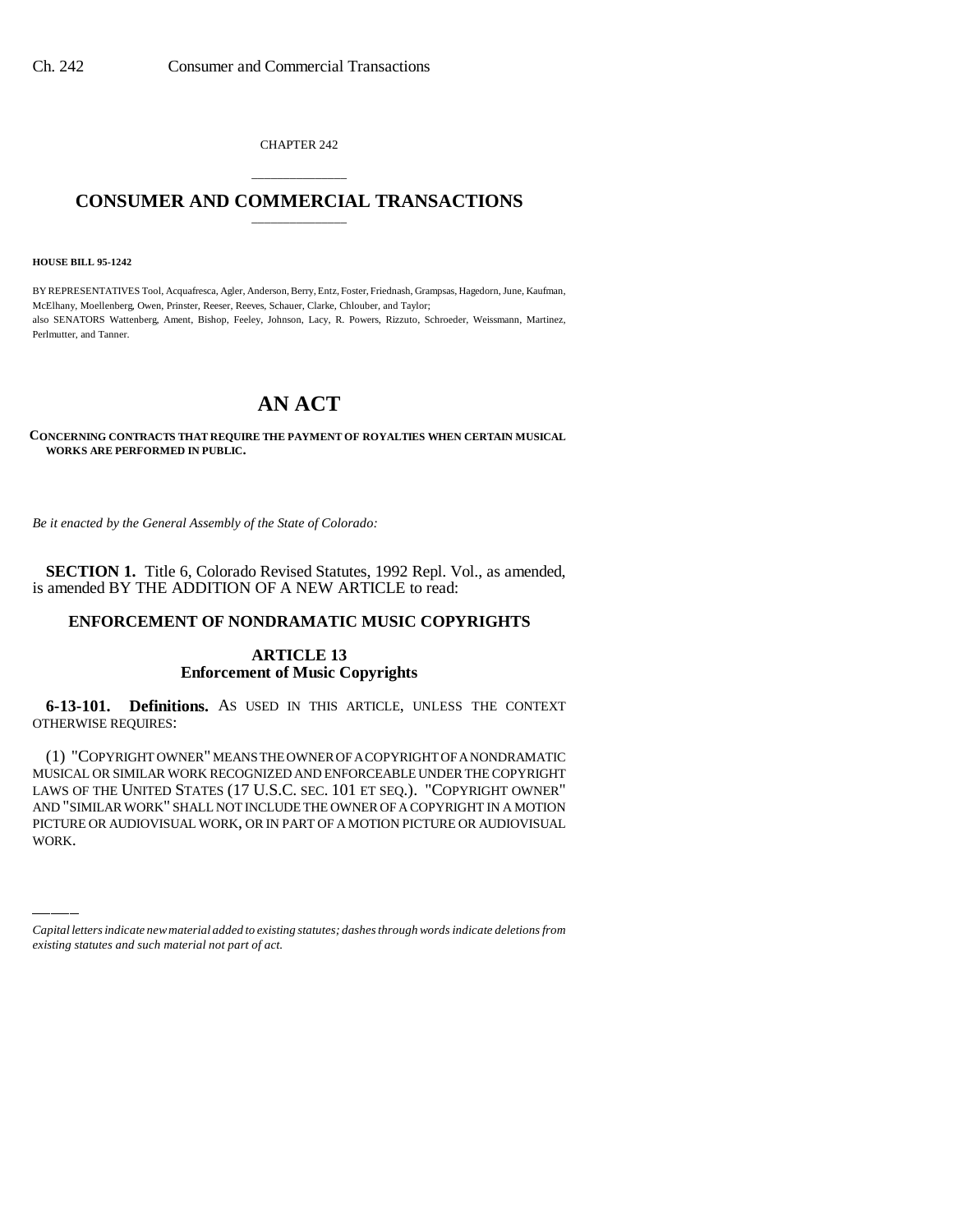(2) "NONDRAMATIC" MEANS THE PUBLIC PERFORMANCE OF A RECORDED, BROADCAST, OR LIVE MUSICAL WORK; EXCEPT THAT "NONDRAMATIC" SHALL NOT MEAN THE PERFORMANCE OF A DRAMATIC WORK INCLUDING A PLAY.

(3) "PERFORMING RIGHTS SOCIETY" MEANS AN ASSOCIATION OR CORPORATION THAT LICENSES THE PUBLIC PERFORMANCE OF NONDRAMATIC MUSICAL WORKS ON BEHALF OF COPYRIGHT OWNERS SUCH AS THE AMERICAN SOCIETY OF COMPOSERS, AUTHORS AND PUBLISHERS (ASCAP),BROADCAST MUSIC,INC.(BMI), AND SESAC, INC.

(4) "PROPRIETOR" MEANS THE OWNER OF A RETAIL ESTABLISHMENT, INCLUDING, BUT NOT LIMITED TO, A RESTAURANT, BAR, SPORTS FACILITY, OR OTHER PLACE OF BUSINESS WHERE NONDRAMATIC MUSICAL OR SIMILAR COPYRIGHTED WORKS MAY BE PERFORMED, BROADCAST, OR OTHERWISE TRANSMITTED FOR THE ENJOYMENT OF MEMBERS OF THE GENERAL PUBLIC.

(5) "ROYALTY" OR "ROYALTIES" MEANS THE FEES PAYABLE TO A COPYRIGHT OWNER OR PERFORMING RIGHTS SOCIETY FOR THE PUBLIC PERFORMANCE OF NONDRAMATIC MUSICAL OR OTHER SIMILAR WORK.

**6-13-102. Scope of article.** (1) THIS ARTICLE SHALL APPLY TO A CONTRACT ENTERED INTO BETWEEN A PERFORMING RIGHTS SOCIETY AND A PROPRIETOR EVEN IF SUCH SOCIETY IS LICENSED BY THE FEDERAL COMMUNICATIONS COMMISSION, AND THE RIGHTS, REMEDIES, AND PROHIBITIONS ACCORDED BY THIS ARTICLE SHALL BE IN ADDITION TO ANY OTHER RIGHT, REMEDY, OR PROHIBITION ACCORDED BY COMMON LAW, FEDERAL LAW, OR THE LAWS OF THIS STATE, AND SHALL NOT BE CONSTRUED TO DENY, ABROGATE, OR IMPAIR ANY SUCH COMMON LAW OR STATUTORY RIGHT, REMEDY, OR PROHIBITION.

(2) THIS ARTICLE SHALL NOT APPLY TO:

(a) A CONTRACT ENTERED INTO BETWEEN A PERFORMING RIGHTS SOCIETY AND A BROADCASTER LICENSED BY THE FEDERAL COMMUNICATIONS COMMISSION;

(b) CONDUCT DESCRIBED IN SECTIONS 18-4-602, 18-4-603, AND 18-4-604,C.R.S.

**6-13-103. Payment of royalties - contract requirements.** (1) A COPYRIGHT OWNER OR PERFORMING RIGHTS SOCIETY MAY ENTER INTO A CONTRACT REQUIRING THE PAYMENT OF ROYALTIES BY A PROPRIETOR IF, AT LEAST SEVENTY-TWO HOURS BEFORE THE EXECUTION OF SUCH CONTRACT, THE FOLLOWING INFORMATION IS PROVIDED TO THE PROPRIETOR, IN WRITING:

(a) A DESCRIPTION OF THE RULES AND TERMS OF ROYALTIES REQUIRED TO BE PAID UNDER THE CONTRACT;

(b) A SCHEDULE OF THE RATES AND A DESCRIPTION OF THE TERMS OF ROYALTIES REQUIRED TO BE PAID UNDER AGREEMENTS EXECUTED BY THE COPYRIGHT OWNER OR PERFORMING RIGHTS SOCIETY;

(c) IN THE CASE OF A PERFORMING RIGHTS SOCIETY, INFORMATION CONCERNING HOW TO OBTAIN A CURRENT LIST OF THE COPYRIGHT OWNERS REPRESENTED BY THAT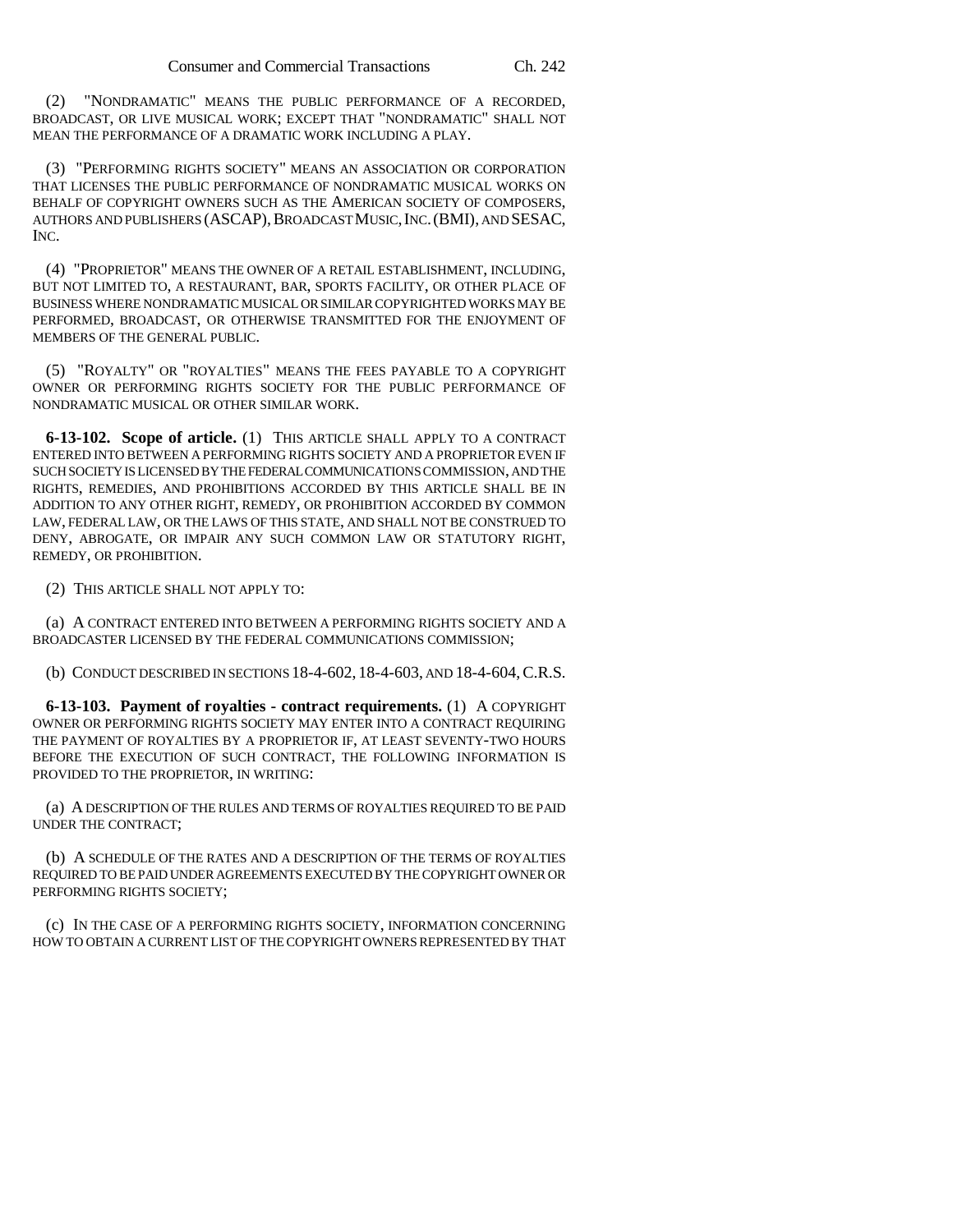Ch. 242 Consumer and Commercial Transactions

SOCIETY AND THE WORKS LICENSED UNDER THE CONTRACT. SUCH LIST SHALL BE MADE AVAILABLE WITHIN FOURTEEN DAYS BY ELECTRONIC MEANS. A PROPRIETOR SHALL NOT BE CHARGED AN AMOUNT IN EXCESS OF THE ACTUAL COST INCURRED BY THE PERFORMING RIGHTS SOCIETY FOR PROVIDING SUCH LIST.

(d) NOTICE, IN A FORM PRESCRIBED BY THE ATTORNEY GENERAL, THAT THE PROPRIETOR IS ENTITLED TO THE INFORMATION CONTAINED IN PARAGRAPHS (a), (b), AND (c), OF THIS SUBSECTION (1), AND THAT THE FAILURE TO PROVIDE SUCH INFORMATION SHALL MAKE THE PERFORMING RIGHTS SOCIETY SUBJECT TO THE PENALTY PROVISIONS IN SECTION 6-13-104.

(2) NOTWITHSTANDING SUBSECTION (1) OF THIS SECTION, A PROPRIETOR MAY, IN ITS SOLE DISCRETION AND WITHOUT COERCION OR UNDUE INFLUENCE, EXECUTE A CONTRACT FOR THE PAYMENT OF ROYALTIES BEFORE THE EXPIRATION OF THE SEVENTY-TWO HOUR REVIEW PERIOD.

(3) A PROPRIETOR SHALL HAVE THE RIGHT TO RESCIND A CONTRACT FOR THE PAYMENT OF ROYALTIES FOR A PERIOD OF SEVENTY-TWO HOURS AFTER EXECUTION OF SUCH CONTRACT.

(4) A CONTRACT FOR THE PAYMENT OF THE ROYALTIES BY A PROPRIETOR TO A COPYRIGHT OWNER OR SOCIETY SHALL:

(a) BE IN WRITING;

(b) BE SIGNED BY THE PARTIES;

(c) INCLUDE AT LEAST THE FOLLOWING INFORMATION:

(I) THE PROPRIETOR'S NAME AND BUSINESS ADDRESS AND THE NAME AND LOCATION OF EACH PLACE OF BUSINESS TO WHICH THE CONTRACT APPLIES;

(II) THE NAME AND ADDRESS OF THE PERFORMING RIGHTS SOCIETY AUTHORIZED TO ACT ON BEHALF OF A COPYRIGHT OWNER;

(III) THE DURATION OF THE CONTRACT, WHICH SHALL NOT EXCEED ONE YEAR, BUT WHICH MAY BE AUTOMATICALLY EXTENDED FOR ADDITIONAL TERMS WHICH DO NOT EXCEED ONE YEAR, UNLESS OTHERWISE MUTUALLY AGREED UPON;

(IV) THE SCHEDULE OF RATES AND TERMS OF ROYALTIES TO BE COLLECTED UNDER THE CONTRACT, INCLUDING ANY SLIDING SCALE OR SCHEDULE FOR ANY INCREASE OR DECREASE OF SUCH RATES FOR THE DURATION OF THE CONTRACT;

(V) NOTICE OF THE SEVENTY-TWO-HOUR RESCISSION PERIOD DESCRIBED IN SUBSECTION (3) OF THIS SECTION.

(5) A COPYRIGHT OWNER, PERFORMING RIGHTS SOCIETY, OR AN AGENT OR EMPLOYEE OF A COPYRIGHT OWNER OR PERFORMING RIGHTS SOCIETY SHALL NOT:

(a) ENTER ONTO THE PREMISES OF A PROPRIETOR'S BUSINESS FOR THE PURPOSE OF DISCUSSING WITH THE PROPRIETOR OR THE EMPLOYEES OF THE PROPRIETOR A